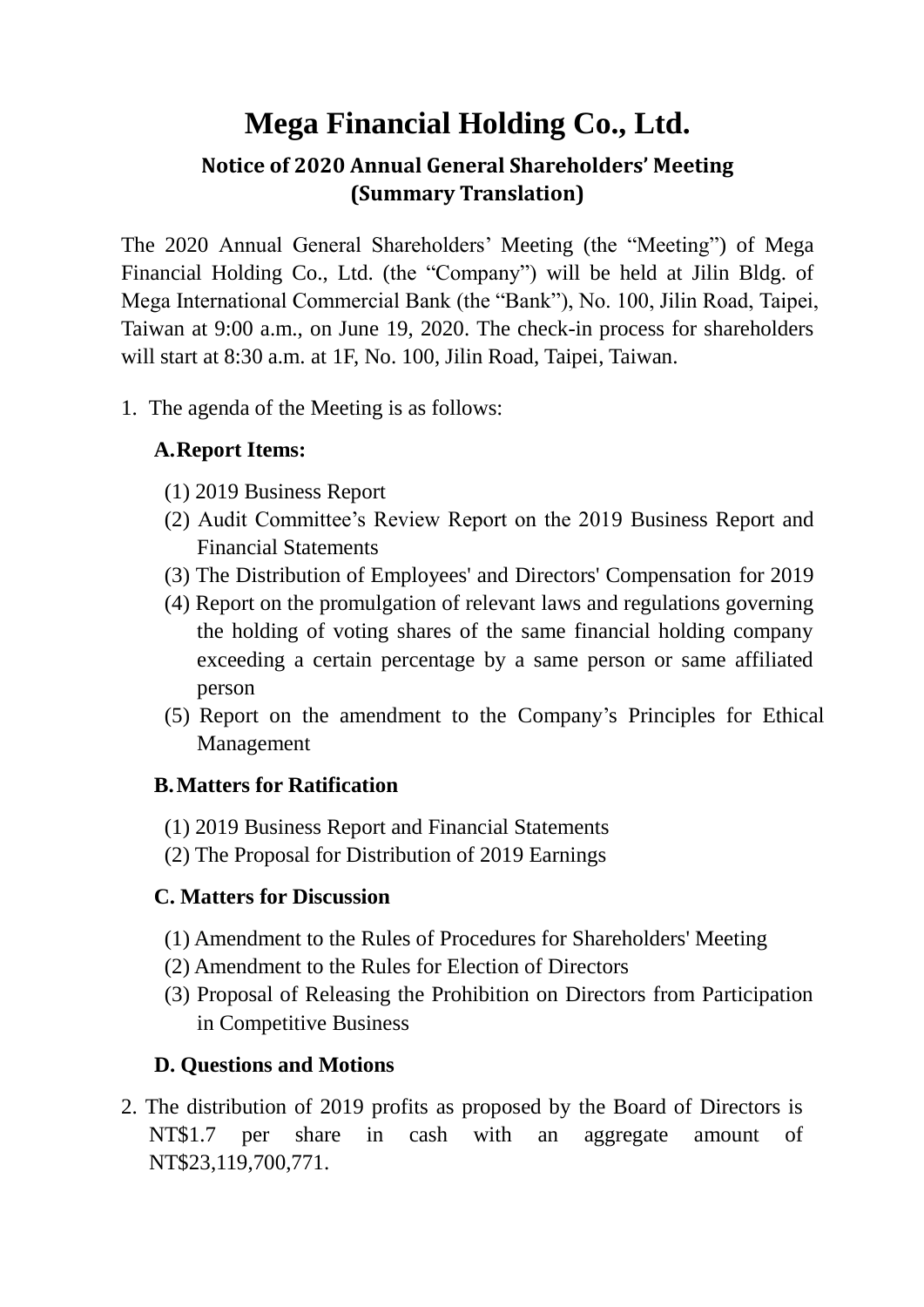3. Pursuant to Article 209 of the Company Act, it is proposed to release the prohibition on the following Directors from participation in competitive business. For details, please refer to the Handbook of the Annual General Shareholders' Meeting.

Juristic Person Shareholder: Bank of Taiwan Co., Ltd. Chairman : Chao-Shun Chang Directors : Kuang-Hua Hu, Yong-Yi Tsai, and Hong-Mo Wu.

- 4. A Sign-in Card and a Proxy are attached herewith. Shareholders who propose to attend the Meeting in person are required to sign or seal to the Sign-in Card and bring it to the Meeting for attendance. Shareholders who wish to appoint a proxy to attend the Meeting are required to sign or seal to the Proxy and personally fill in the name and address of the proxy. The completed Proxy must be delivered to the Company's stock affairs agent, Yuanta Securities Co., Ltd., at B1, No. 210, Sec. 3, Chengde Road., Taipei 10366, at least five days prior to the date of the Meeting.
- 5. The Registrar & Transfer Agency Department, Yuanta Securities Co., Ltd. has been appointed as the agent for proxy tallying and verification.
- 6. If there is public solicitation of proxy, the Company will publish such information on the website of Securities and Futures Institute no later than May 19, 2020. For such information, shareholders may visit the websit[e](https://free.sfi.org.tw/) [https://free.sfi.org.tw a](https://free.sfi.org.tw/)nd use its "Proxy Information Free Search System" and then enter relevant search conditions.
- 7. For other information required by Article 172 of Company Act, Please log in Market Observation Post System (website: [https://mops.twse.com.tw\)](https://mops.twse.com.tw/) and click on Electronic Books/Annual Report and Shareholders' Meetings.
- 8. Voting rights of the Meeting may be exercised via electronic means from May 20, 2020 to June 16, 2020. Please log in the "Electronic Voting Platform for Shareholders" of the Taiwan Depository and Clearing Corporation (website: https://www.stockvote.com.tw), and vote according to the relevant instructions.
- 9. In case there is any change to meeting location due to the COVID-19 pandemic, we will announce the change under the material information section of the Market Observation Post System.

**Board of Directors Mega Financial Holding Co., Ltd.**